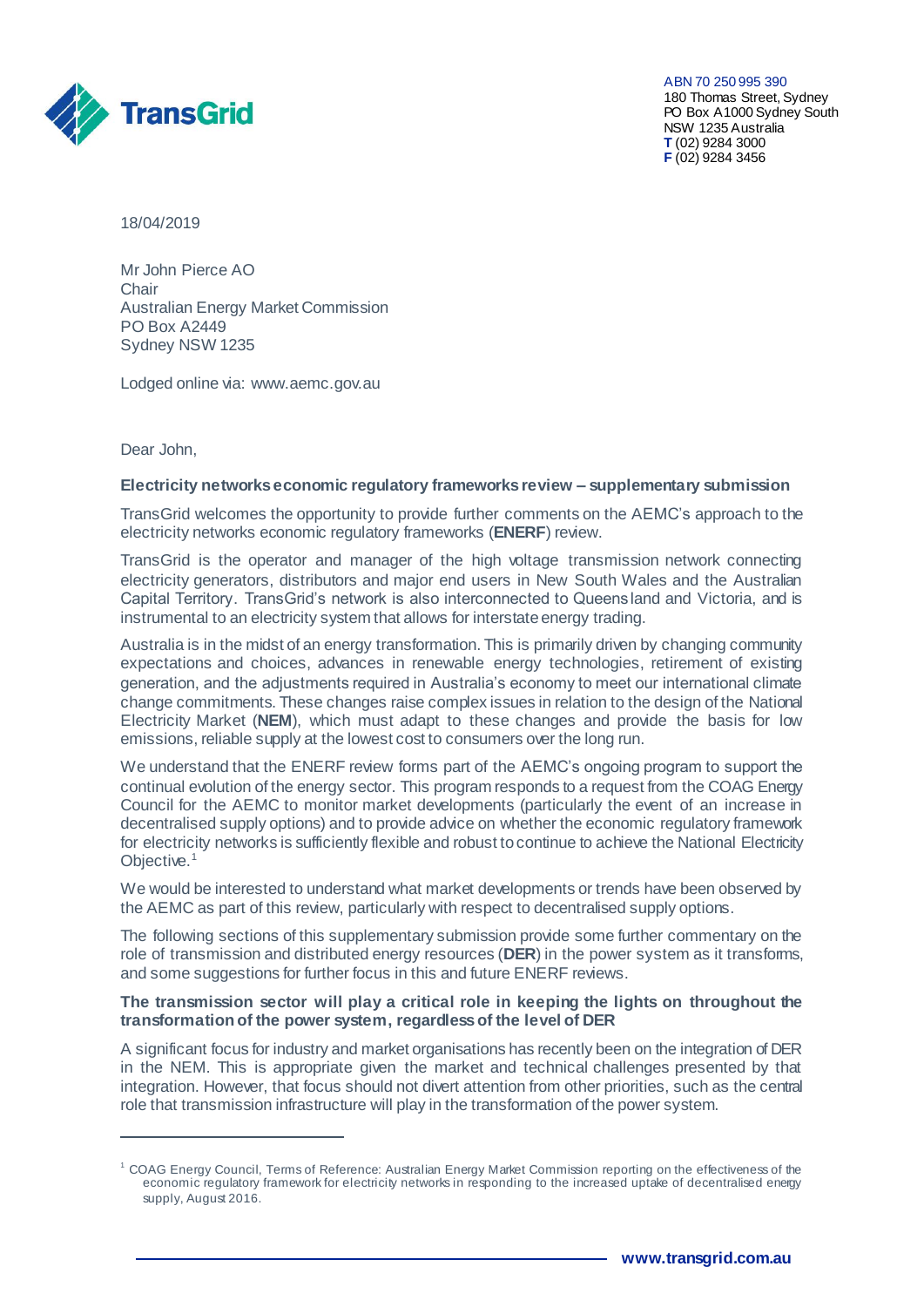The transformation of the system is being driven by:

- advancements in technology
- the need to reduce emissions to meet Australia's international commitments
- the progressive retirement of thermal generators, and
- changing consumer preferences and greater demand-side participation.

These drivers of transformation could lead the power system to take a wide range of possible pathways, involving a greater or lesser role for DER. Even based on estimates or scenarios taking into account higher proportions of DER, there remains a strong role for transmission and interconnection. These include Bloomberg modelling and projections through the Electricity Network Transformation Roadmap process, but is perhaps best exemplified in the outcomes of the Australian Energy Market Operator's 2018 Integrated System Plan (**ISP**). <sup>2</sup> The ISP conducted a detailed analysis of optimal transmission development across a range of future scenarios, including a high DER scenario, and concluded there is a need for new transmission investment across all scenarios.<sup>3</sup>

We agree that DER will play a growing role in Australian energy markets. Australia already has some of the highest rates of rooftop solar PV penetration globally, and as technology costs continue to decline, uptake of solar, energy storage and other behind-the-meter technologies will continue to grow. We consider appropriate price signals and other arrangements should be identified and implemented to efficiently and effectively integrate DER into the NEM. This could form one important work stream for the AEMC's ENERF review processes into the future, but should not overshadow other priorities that will have a significant impact on outcomes for consumers.

Transmission investment will play a critical role throughout the energy transition. The historical transmission system was designed around the transport of synchronous power from the coalfields to the load centres. These legacy transmission investments are being repurposed, and new investments made, to support a system designed to transport variable power from increasingly inverter based technologies from regions with stronger natural energy resources to load centres. This process is also occurring at a time when new uncertainties are arising due to the decisions and preferences of individual consumers potentially changing significantly over time.

Throughout this transformation the key obligations on the transmission sector to support the power system will become increasingly important. These obligations include:

- voltage control and reactive power coordination
- procurement of inertia services
- assessment, coordination and procurement of system strength services, and
- planning for and management of credible contingencies, including the resilience of the system to faults and other shocks.

These power system support services naturally sit with transmission operators due to the localised nature of the system needs they relate to. Any assessment of the economic regulatory framework settings should take into account the need for appropriate incentives to provide these services in line with consumer expectations.

# **The transmission sector faces significant challenges throughout the transformation of the power system**

The transmission sector plays a critical role in planning for and implementing the reliability frameworks in the NEM. In an environment of rapidly changing technologies driven by cost and emissions imperatives, aligning the reliability and investment frameworks in the NEM with the need to keep power prices down and the lights on presents unique challenges for the electricity industry as a whole and the transmission sector in particular.



 $\overline{a}$ 

<sup>&</sup>lt;sup>2</sup> See for example, Bloomberg New Energy Finance, New Energy Outlook 2018; Energy Networks Australia and CSIRO, Electricity Network Transformation Roadmap, April 2017; AEMO, 2018 Integrated System Plan, July 2018.

<sup>3</sup> AEMO, 2018 Integrated System Plan, July 2018.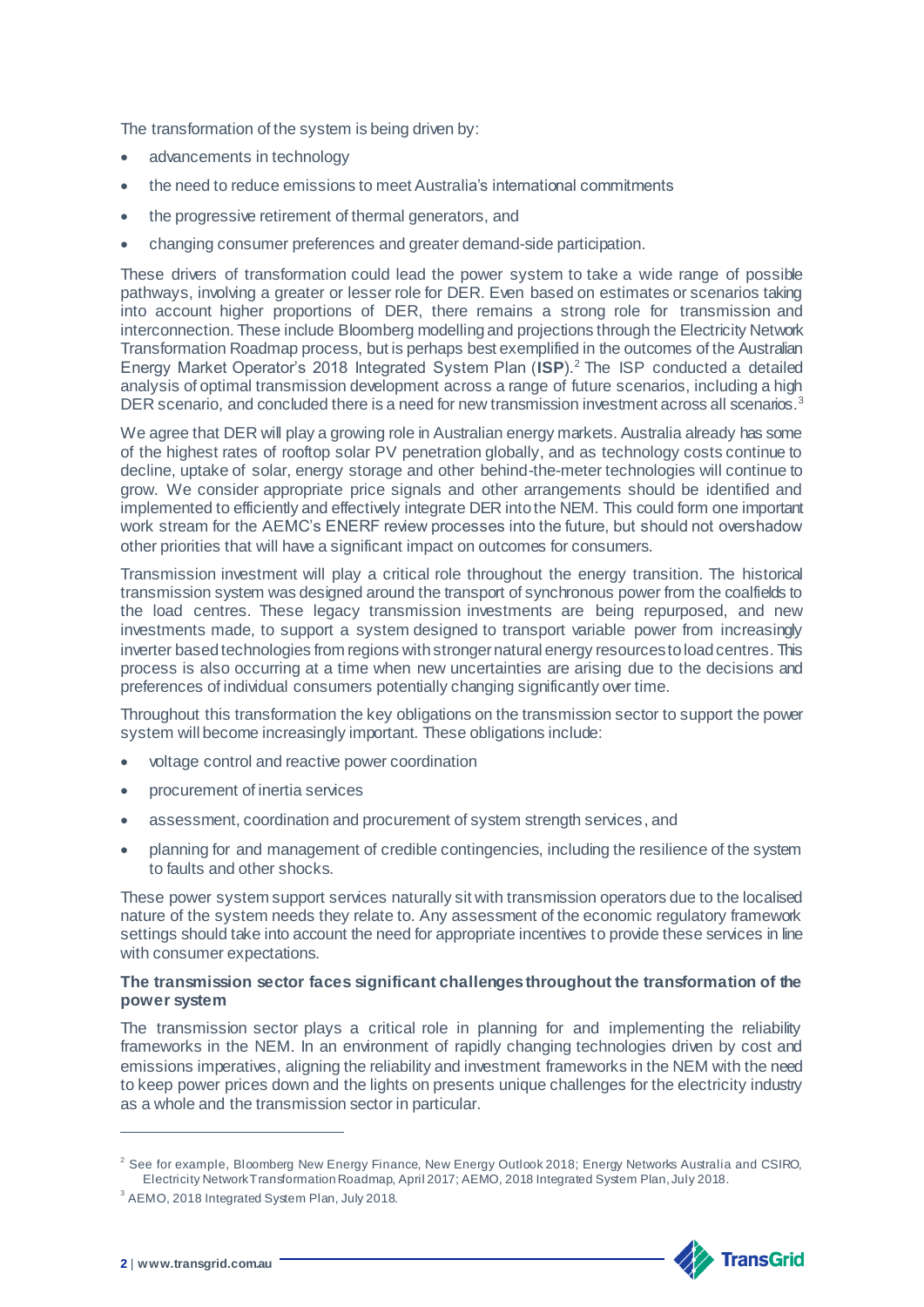Throughout the transformation of the power system, the transmission network will continue to provide a platform for the lowest cost electricity generation to be connected and dispatched, enhancing energy market competition.

Indeed, large-scale wind and solar can supply energy with a lower levelised cost than new coal and gas fired power stations, in the timeframe required by the anticipated retirement of existing coal fired generation. CSIRO analysis finds that neither system costs nor firming requirements rise significantly until renewables are providing over 60% of power generated in the NEM, suggesting that even a majority renewable-based system will deliver lower costs in future than a system powered by new thermal generation.<sup>4</sup>

The cost competitiveness of large-scale renewable energy is reflected in the proposals for connection of new generation across TransGrid's network. TransGrid currently has an unprecedented volume of generation connection enquiries, with over 45 GW of potential solar, wind and hydro projects at various stages of development within our network. Unfortunately, most regions with strong renewable resources are already facing network congestion, with new and existing renewable generators at risk of constraints. A summary of these enquiries by region as at March 2019 is shown in Figure 1.



#### **Figure 1: Current connection enquiries to TransGrid network and available network capacity**

Each of the NEM market bodies is progressing work to address the challenges of planning for and delivering efficient investment in the transmission system and new generation required to deliver new low-cost electricity to consumers. This includes AEMO's and the Energy Security Board's work on making the ISP actionable and embedding it in the rules framework, as well as the AEMC's work on access and charging arrangements.

It will be important to take this evolving regulatory context into account when considering the revenue recovery and economic regulatory frameworks for transmission. We would be interested to hear how the ENERF review interacts with this other work noted above being undertaken by the energy market bodies and how this review will take into account the total system impacts – including transmission.

### **The economic regulatory framework should be reviewed in full to ensure it is appropriate to manage the transformation of the power system**

There is a wide range of potential futures for the power system, including potential futures with high levels of DER coordinated at the distribution level, but still requiring transmission to keep the power system running securely and reliably. Other future scenarios rely more heavily on centralised

<sup>4</sup>Analysis based on data sourced from: Bloomberg New Energy Finance, 2017; CSIRO Low Emissions Technology Roadmap, 2017; CSIRO Future Energy Trends, 2015



 $\overline{a}$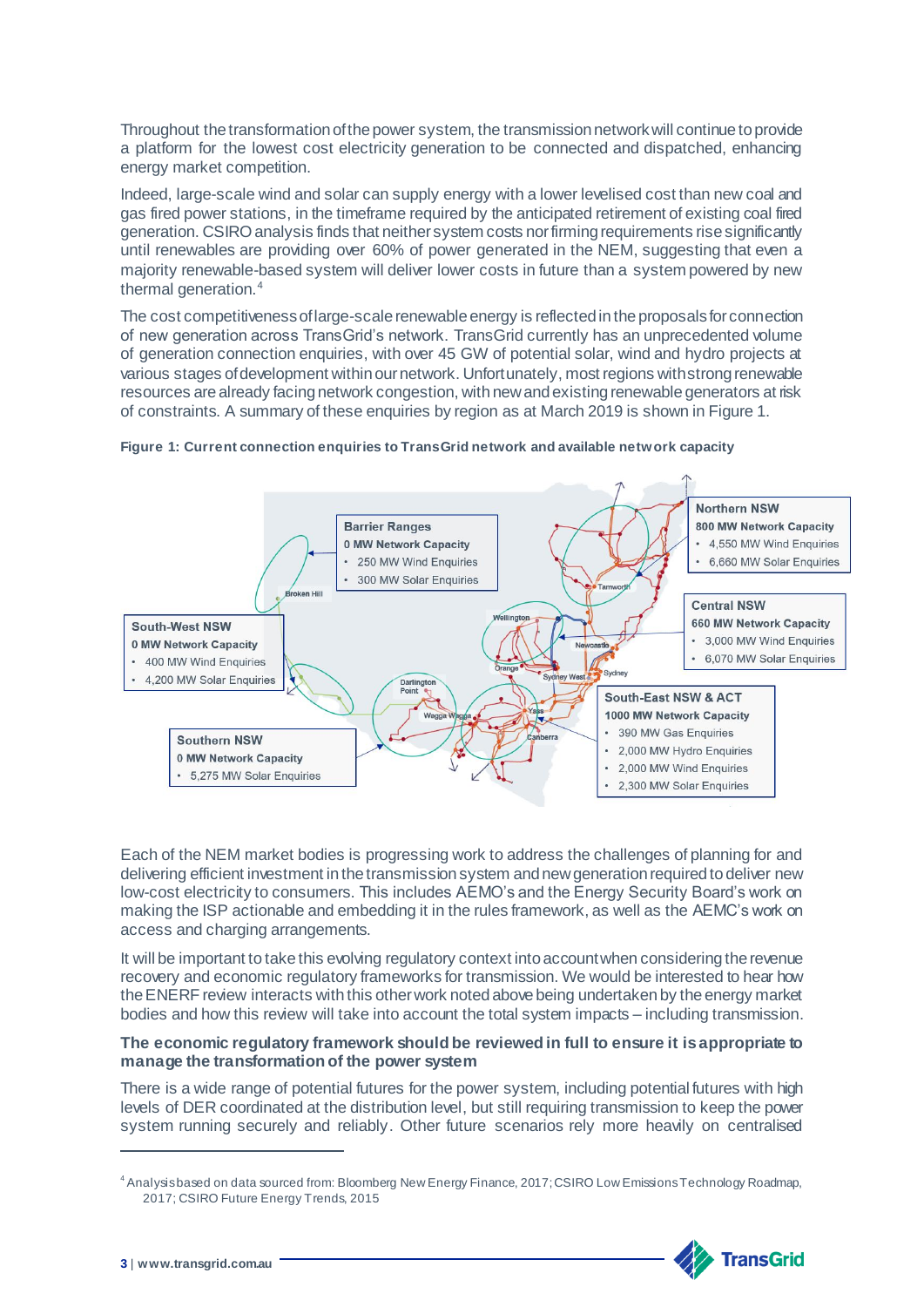renewable generation. Regardless of the future that eventuates, the scale of investment and change is unprecedented, including at the transmission level.

The economic regulatory framework needs to be flexible enough to account for any of these potential futures, while ensuring a sustainable transmission network sector to provide the essential power system support services and reliability functions noted above, that consumers value when their lights go on and stay on.

With this in mind, we consider it is timely to review the whole economic regulatory framework, with a particular focus on the incentives within the framework as well as the process and overall form of regulation. It may also be time to consider whether the terms of reference for this review are still appropriate to achieve the outcomes needed across the network sector to address the challenges that arise as the power system transforms, including the matters set out below.

The review should look first at the services that networks provide and the outcomes that are desired for those services over the long term. In order to deliver these outcomes, the review should also consider the principles that could form the foundation of a successful regulatory framework achieving these outcomes. We note that these matters should also be considered in light of the external work being undertaken that affects the roles and responsibilities of network businesses, including for example the Energy Security Board's Post 2025 Market Design for the NEM project.

The review should also broadly consider issues with the current framework. We suggest there is merit in considering:

- the role and objectives of an incentives framework in the context of economic regulation of utilities
- how the current incentives framework aligns with and takes into account consumer preferences
- the effectiveness of the current incentives framework in achieving these objectives and outcomes, which should take into account:
	- $\circ$  gaps in the incentives framework
	- o power of incentives to drive desired outcomes
	- o complexity in incentives framework
	- o the appropriate balance between long and short term incentives
- the impact of regulatory risk in the current regulatory framework, including the level of discretion afforded to the Australian Energy Regulator under the current arrangements and its approach to the application of that discretion
- whether it is appropriate for the regulatory determination process to be focussed on detailed inputs to build up the picture of the efficient costs of regulated businesses, rather than being focussed on outcomes.

It is important to review and consider issues broadly and together. Defining and considering issues narrowly or separately can lead to incremental thinking and compartmentalisation, which could lead tobolt on changes to the current framework. This may not result in the best outcomes for consumers. A better approach at this time may be to stand back and look at the big picture, allowing a principles based rethink of the overall arrangements if this is deemed necessary based on a review of the current arrangements.

We suggest that when conducting such a holistic review the AEMC should be mindful of the timescales for the implementation of reform in the revenue recovery framework for electricity networks. Reforms in this area are likely to be made for long term benefits, and will take time to implement. We suggest that this both increases the need to start now on conducting a holistic review and the need to provide clarity on reform timelines as issues are identified and options developed to address them during the review process. An example of the time required to introduce major reforms in economic regulation is the time for the implementation of the RIIO 1 framework in the United Kingdom. In this case, Ofgem commenced a detailed consultation process in 2008 under the RPI-X@20 Review which resulted in the RIIO-1 model applying to regulated energy networks from 2013.